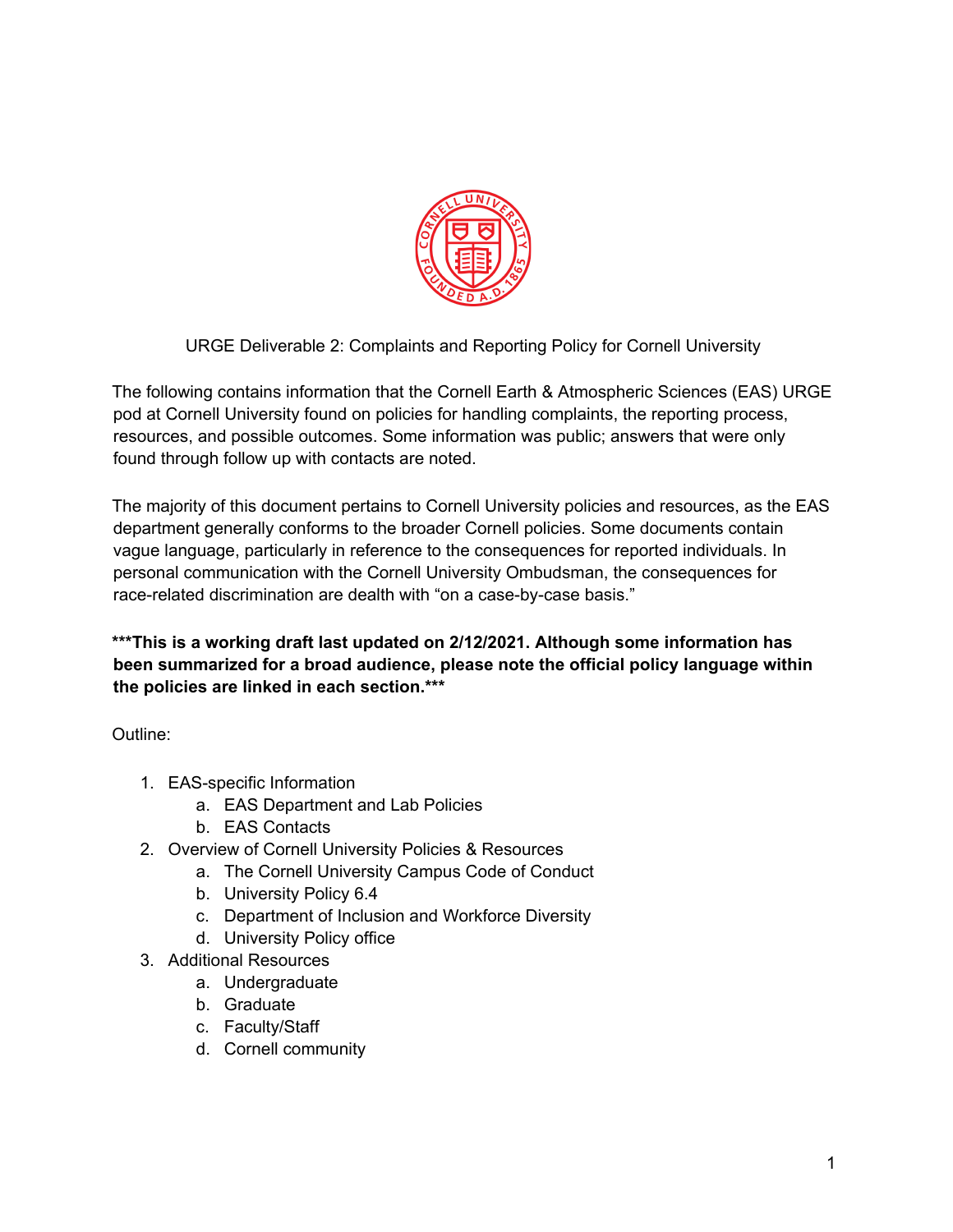# **EAS Department and Lab Policies**

Currently the EAS department at Cornell has an off-campus event policy [\(Policy](https://www.eas.cornell.edu/sites/default/files/users/user234/EAS-off-campus-policy.pdf) for EAS [department](https://www.eas.cornell.edu/sites/default/files/users/user234/EAS-off-campus-policy.pdf) off-campus events) and otherwise conforms to the Cornell University reporting policies listed below. There is currently no requirement for lab policies although several labs either have or are in the process of developing a lab specific policy.

# **EAS Department Contacts**

- College of Agriculture and Life Sciences (CALS) HR: Tam Shollenberger ([tms6@cornell.edu](mailto:tms6@cornell.edu))
- College of Engineering (CoE) HR: Sue Shipman ([srs84@cornell.edu](mailto:srs84@cornell.edu))
- CALS Diversity and Inclusion [Committee](https://cals.cornell.edu/faculty-staff/faculty-governance/standing-committees/cals-diversity-and-inclusion-committee)
- CALS Associate Dean of Diversity and Inclusion: Chelsea Specht ([cds266@cornell.edu](mailto:cds266@cornell.edu), cals\_odi@cornell.edu)
- CoE Associate Dean for Diversity and Academic Affairs: José F. Martínez ([martinez@cornell.edu\)](mailto:martinez@cornell.edu)
- Director of The office of Diversity Programs in Engineering (DPE): Jami P. Joyner ([Jami.Joyner@cornell.edu\)](mailto:Jami.Joyner@cornell.edu)
- Associate Director of DPE: Cindy Mosqueda Campbell ([cmm522@cornell.edu](mailto:cmm522@cornell.edu))
- Associate Director of DPE: Nadine Porter ([ndp5@cornell.edu](mailto:ndp5@cornell.edu))
- Departmental Leader for Diversity and Inclusion: Dr. Toby Ault ([toby.ault@cornell.edu](mailto:toby.ault@cornell.edu))
- EAS Director of Undergraduate Studies: Dr. Esteban Gazel ([egazel@cornell.edu\)](mailto:egazel@cornell.edu)
- Director of Undergraduate Studies for Atmospheric Sciences: Dr. Art Gaetano ([atd2@cornell.edu](mailto:atd2@cornell.edu))
- Master of Engineering Director: Dr. Rowena Lohman [\(rbl62@cornell.edu](mailto:rbl62@cornell.edu))
- Director of Graduate Studies for Atmospheric Science: Dr. Toby Ault ([toby.ault@cornell.edu](mailto:toby.ault@cornell.edu))
- Director of Graduate Studies for Geological Science: Dr. Matt Pritchard ([pritchard@cornell.edu\)](mailto:pritchard@cornell.edu)
- CALS Resources for helping [students](https://cals.cornell.edu/faculty-staff/advising-resources/recognizing-and-helping-students-distress) in distress
- Scheduling a meeting with the office of Diversity Programs in [Engineering](https://outlook.office365.com/owa/calendar/engineeringdiversity@cornellprod.onmicrosoft.com/bookings/) (DPE) staff
	- Can meet for student support, personal concerns, etc.

## **Reporting Emergencies:**

FOR EMERGENCIES OR MATTERS THAT NEED IMMEDIATE ATTENTION, CALL CU POLICE AT 607-255-1111 or DIAL 911, FOR HEALTH CONCERNS, CALL CORNELL HEALTH AT 607-255-5155

# **The Cornell University Campus Code of Conduct**

- This policy includes all members (staff, students, and faculty) of the Cornell University community.
- The purpose of the Campus Code of Conduct is to protect and promote the University's educational goals as per Title I, Article I: Fundamental Principles.
- **Link:** Campus Code of [Conduct](https://www.dfa.cornell.edu/sites/default/files/policy/CCC.pdf)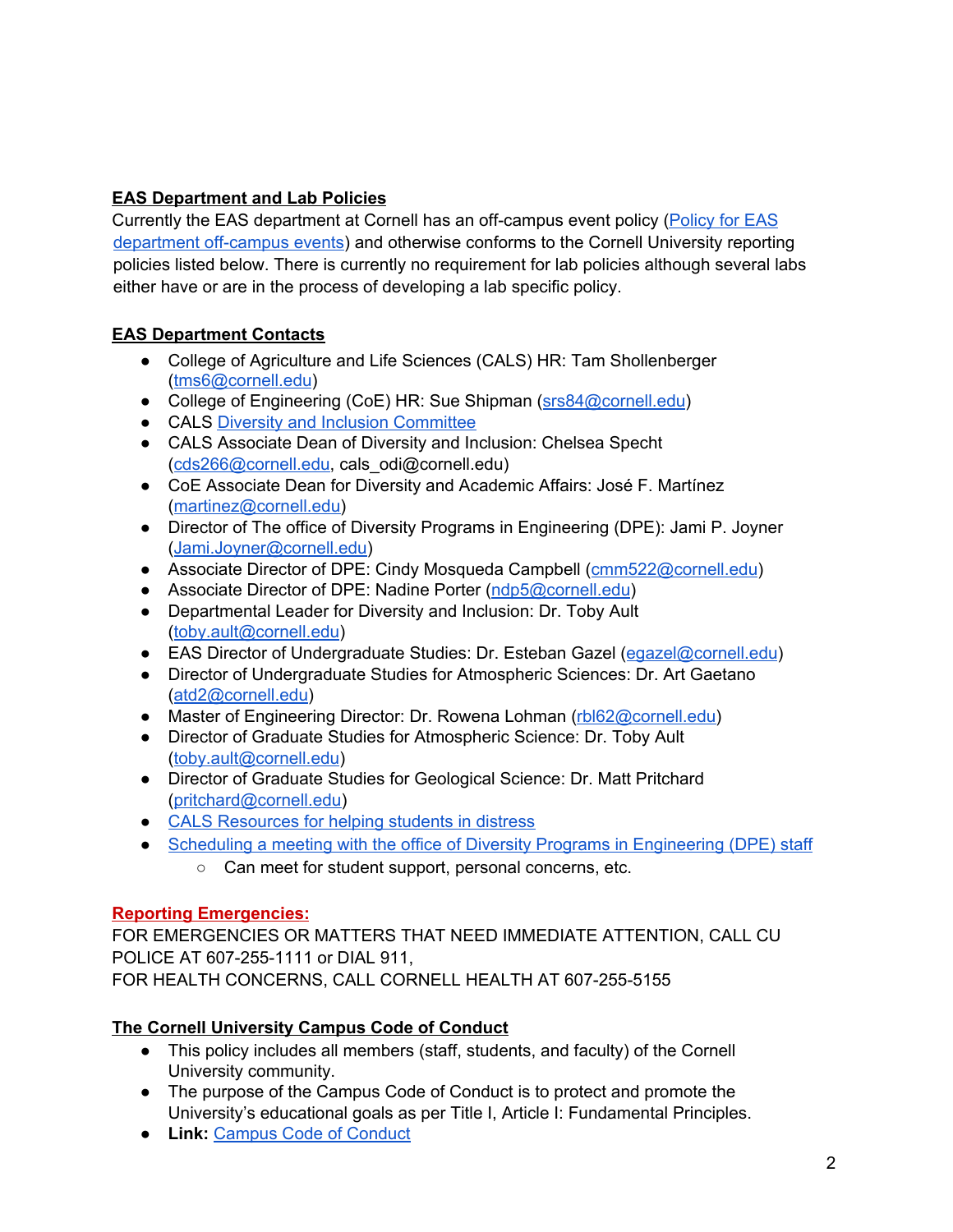- **Reporting Form:** [Reporting](https://cm.maxient.com/reportingform.php?CornellUniv&layout_id=42) form for Campus Code of Conduct
- **Contact:** The Office of the Judicial Administrator [\(judadmin@cornell.edu](mailto:judadmin@cornell.edu)) \*\*\*Note that the Office of the Judicial Administrator is being taken over by the Office of Student and Campus Life
- **Police Involvement:** Instances that involve police or other public officials is noted in Title I, Article II: Supporting Policies. The University will not involve police unless the report incident alleges conduct that is criminal in nature or is otherwise illegal or in violation of University policy, which requires Cornell to report it to the Cornell police and/or the appropriate University official for review and action.
- **● Process:** The Judicial Administrator will start an investigation upon receiving a complaint or information regarding a violation of the Campus Code of Conduct. The process is determined on a case by case basis, but may involve a hearing by the [University](https://cpb-us-e1.wpmucdn.com/blogs.cornell.edu/dist/d/2780/files/2013/01/UHB-Procedures-xpjal0.pdf) Hearing Board and [University](https://cpb-us-e1.wpmucdn.com/blogs.cornell.edu/dist/d/2780/files/2013/01/URB-Procedures-1573ryx.pdf) Review Board. A detailed process, timeline, description of the complainant and victim roles, consequences, and jurisdiction over students, faculty, and staff can be found under Title II of the Campus Code of Conduct. A list of violations and procedures can be found under Title III of the Campus Code of Conduct.
- **● Reports:** [Annual](https://judicialadministrator.cornell.edu/files/2020/11/Annual-Report-AY-2020-1.pdf) Report AY 2020 (July 1, 2019 June 30, 2020)- Office of Judicial Administrator Report

## **University Policy 6.4, Prohibited Bias, Discrimination, Harassment, and Sexual and Related Misconduct**

- This policy includes all members (staff, students, and faculty) of the Cornell University Community at Ithaca-based locations, the Cornell Tech Campus, and Weill Cornell Medicine campuses.
- **Policy Statement:** Cornell University is committed to providing a safe, inclusive, and respectful learning, living, and working environment for its students, faculty, and staff and does not discriminate on the basis of protected status, including sex, in the education programs and activities it operates. Admission and employment are included in the requirement not to discriminate in the education program or activity that Cornell University operates. To this end, through this policy, the university provides means to address bias, discrimination, harassment, and sexual and related misconduct
- **Link:** University Policy 6.4, Prohibited Bias, [Discrimination,](https://www.dfa.cornell.edu/sites/default/files/vol6_4.pdf) Harassment, and Sexual and Related [Misconduct](https://www.dfa.cornell.edu/sites/default/files/vol6_4.pdf)
- **● Reporting Form:** [Reporting](https://cm.maxient.com/reportingform.php?CornellUniv&layout_id=6) Form, Reports can be made anonymously, however in certain circumstances in order to follow up with an investigation, a name and formal complaint may be required
- **● Reporting Disclaimer:** Please note that this report may become part of Cornell's administrative record keeping and therefore may be available to the students to which it pertains under the Family Educational Rights and Privacy Act (FERPA). FERPA is a federal law that protects the privacy of student education records. Cornell University Policy 4.5: Access to Student Information and the related Student Record Privacy Statement explain how FERPA is implemented at Cornell. Note also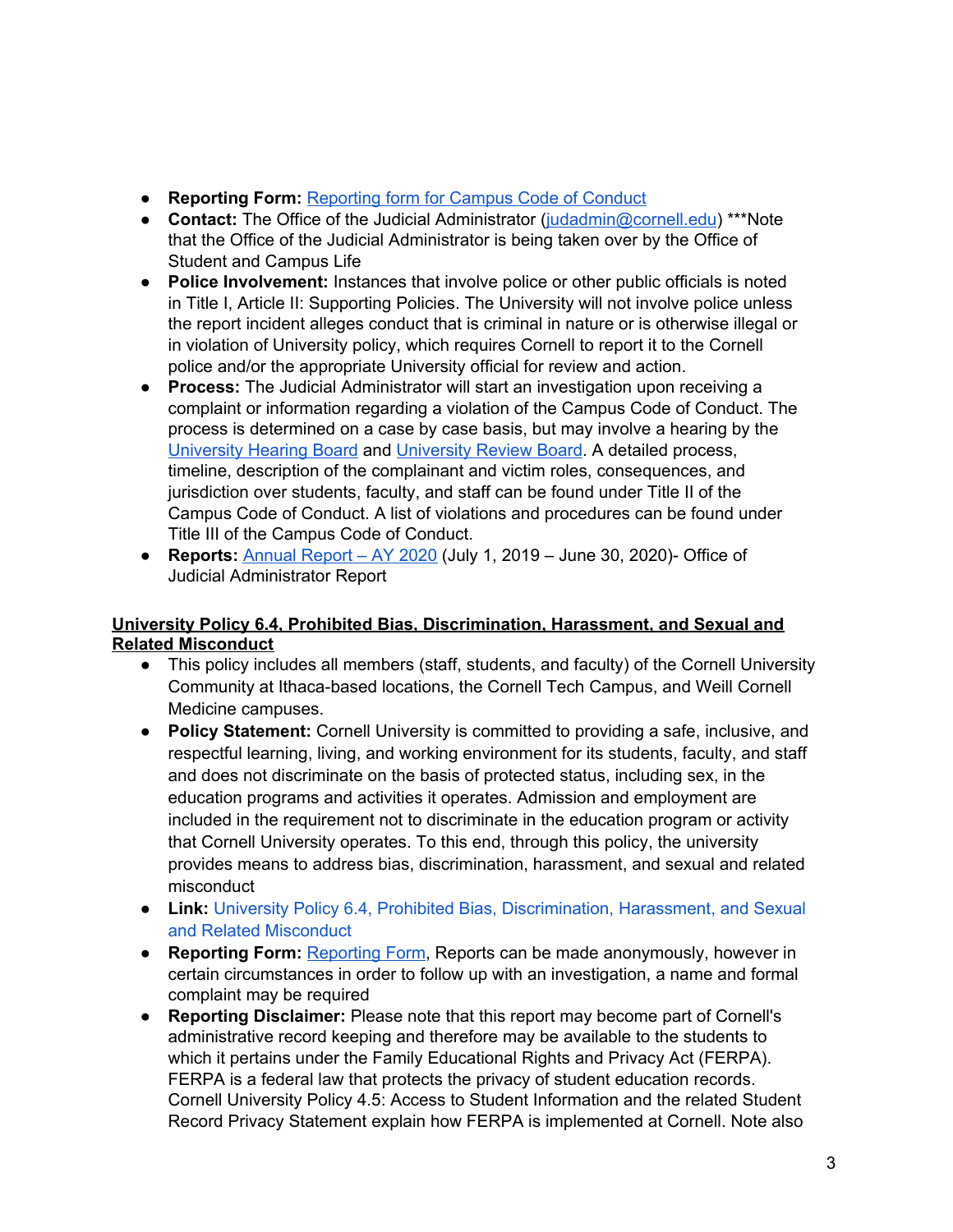that reports of Clery Act crimes will be used by the University to fulfill certain of its Clery Act responsibilities, including annually disclosing de-identified Clery Act crime statistics in its annual security report, Campus Watch.

- **● Contact:** The Office of [Institutional](https://titleix.cornell.edu/) Equity and Title IX oversees all instances regarding University Policy 6.4
- **Who are Designated Reporters:** With the exception of University Policy 6.4 Designated Reporters are supervisors and managers with a duty to respond per this policy, other faculty and staff are no longer subject to a reporting obligation under this policy. However, they may have reporting obligations under other policies or state or federal law.
	- Although they are not subject to a reporting obligation under this policy, all faculty, staff, and students are encouraged to report incidents to the university and to consult the Title IX coordinator regarding conduct prohibited by this policy.
- **Who has access to the report:** The Title IX Coordinator and a small group of professionals with a "need to know" who are trained to respond with sensitivity and in accordance with university policy. The report is considered private and maintained in accordance with university record keeping requirements.
- **What happens after a report is made:** When the Title IX Coordinator receives a report of prohibited sexual or related misconduct, they will contact the complainant, if known, or another individual reporting the prohibited conduct to offer Supportive Measures. The individual will also be advised of the option to pursue a formal complaint, if such an option is available, and any other available reporting options and resources.
- **Police Involvement:** Individuals are encouraged to report to law enforcement any actions that may constitute a crime. If an individual is the victim of sexual or related misconduct under policy 6.4 they may choose to report to law enforcement and/or the university. Police are not involved unless the report incident alleges conduct that is criminal in nature or is otherwise illegal or in violation of University policy, which requires Cornell to report it to the Cornell police and/or the appropriate University official for review and action.
- **● Process:** There are a number or resources available including confidential services to discuss and report any misconduct under University Policy 6.4, which are listed under 'Resources' within this policy. Specific procedures are listed under 'Procedures' within this policy document and specific procedural documents for associated misconduct are listed below:
- [Procedures](https://cpb-us-e1.wpmucdn.com/blogs.cornell.edu/dist/6/7016/files/2020/08/Procedures-for-Resolution-of-Reports-Against-Students-Under-Cornell-University-Policy-6.4-8.14.2020.pdf) for Resolution of Reports Against Students Under Cornell University Policy 6.4 for the Following Acts of [Prohibited](https://cpb-us-e1.wpmucdn.com/blogs.cornell.edu/dist/6/7016/files/2020/08/Procedures-for-Resolution-of-Reports-Against-Students-Under-Cornell-University-Policy-6.4-8.14.2020.pdf) Conduct:
	- Aiding Prohibited Conduct;
	- Attempting to Commit Prohibited Conduct;
	- Dating and Domestic Violence;
	- Retaliation;
	- Sexual Assault;
	- Sexual Exploitation;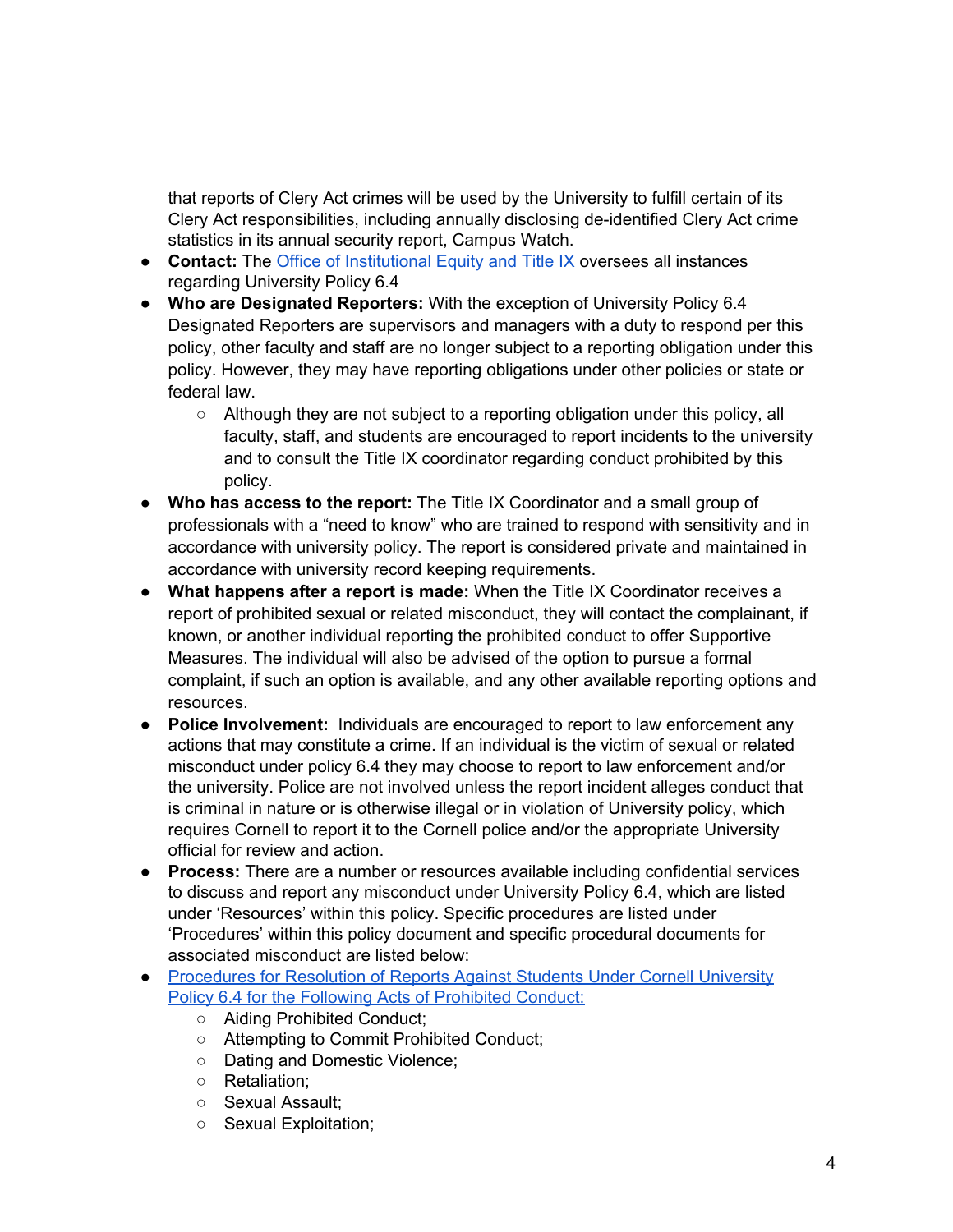- Sexual Harassment and Sex/Gender-Based Harassment;
- Stalking; and
- Violating a Supportive Measure and/or Temporary Suspension
- [Procedures](https://cpb-us-e1.wpmucdn.com/blogs.cornell.edu/dist/6/7016/files/2019/05/Procedures-for-Resolution-of-Reports-of-Prohibited-Discrimination-Against-Staff-Under-Cornell-University-Policy-6.4-6.1.2019-2.pdf) for Resolution of Reports Against Staff under Cornell University Policy 6.4 for the Following Acts of [Prohibited](https://cpb-us-e1.wpmucdn.com/blogs.cornell.edu/dist/6/7016/files/2019/05/Procedures-for-Resolution-of-Reports-of-Prohibited-Discrimination-Against-Staff-Under-Cornell-University-Policy-6.4-6.1.2019-2.pdf) Conduct:
	- Prohibited Discrimination;
	- and Retaliation
- [Procedures](https://cpb-us-e1.wpmucdn.com/blogs.cornell.edu/dist/6/7016/files/2020/08/Procedures-for-Resolution-of-Reports-Against-Employees-Under-Cornell-University-Policy-6.4-Title-IX-Prohibited-Conduct-8.14.2020.pdf) for Resolution of Reports Against Employees Under Cornell University Policy 6.4 for the Following Acts of Title IX [Prohibited](https://cpb-us-e1.wpmucdn.com/blogs.cornell.edu/dist/6/7016/files/2020/08/Procedures-for-Resolution-of-Reports-Against-Employees-Under-Cornell-University-Policy-6.4-Title-IX-Prohibited-Conduct-8.14.2020.pdf) Conduct:
	- Attempting to Commit Prohibited Conduct;
	- Dating and Domestic Violence;
	- Retaliation;
	- Sexual and Sex/Gender-Based Harassment;
	- Sexual Assault;
	- Stalking
- [Procedures](https://cpb-us-e1.wpmucdn.com/blogs.cornell.edu/dist/6/7016/files/2020/08/Procedures-for-Resolution-of-Reports-Against-Employees-Under-Cornell-University-Policy-6.4-Non-Title-IX-Prohibited-Conduct-8.14.2020.pdf) for Resolution of Reports Against Employees Under Cornell University Policy 6.4 for the Following Acts of Non-Title IX [Prohibited](https://cpb-us-e1.wpmucdn.com/blogs.cornell.edu/dist/6/7016/files/2020/08/Procedures-for-Resolution-of-Reports-Against-Employees-Under-Cornell-University-Policy-6.4-Non-Title-IX-Prohibited-Conduct-8.14.2020.pdf) Conduct:
	- Aiding Prohibited Conduct
	- Prohibited Discrimination
	- Protected Status Harassment, including Sexual Harassment and Sex/Gender-Based
	- Harassment (Non-Title IX)1
	- Sexual Misconduct (which includes Non-Title IX Dating and Domestic Violence, Sexual
	- Assault, Stalking, and Sexual Exploitation)
	- Retaliation
	- Violating a Supportive Measure and/or Temporary Suspension
- **Interim [Measures](http://titleix.cornell.edu/resources/interim_measures/): Potential Interim Measures for Title IX:** 
	- **○** assistance obtaining access to counseling, advocacy, or medical services;
	- **○** assistance obtaining access to academic support and requesting academic accommodations;
	- **○** changes in class schedules;
	- **○** assistance requesting changes in work schedules, job assignments, or other work accommodations;
	- **○** changes in campus housing;
	- **○** safety escorts;
	- **○** "No-contact" orders (curtailing or prohibiting contact or communications between or among individuals); and
	- **○** Temporary Suspensions.

# **Department of Inclusion and Workforce Diversity**

● The Department of Inclusion and Workforce Diversity provides institutional leadership by promoting a learning, living, and working environment in which we encourage full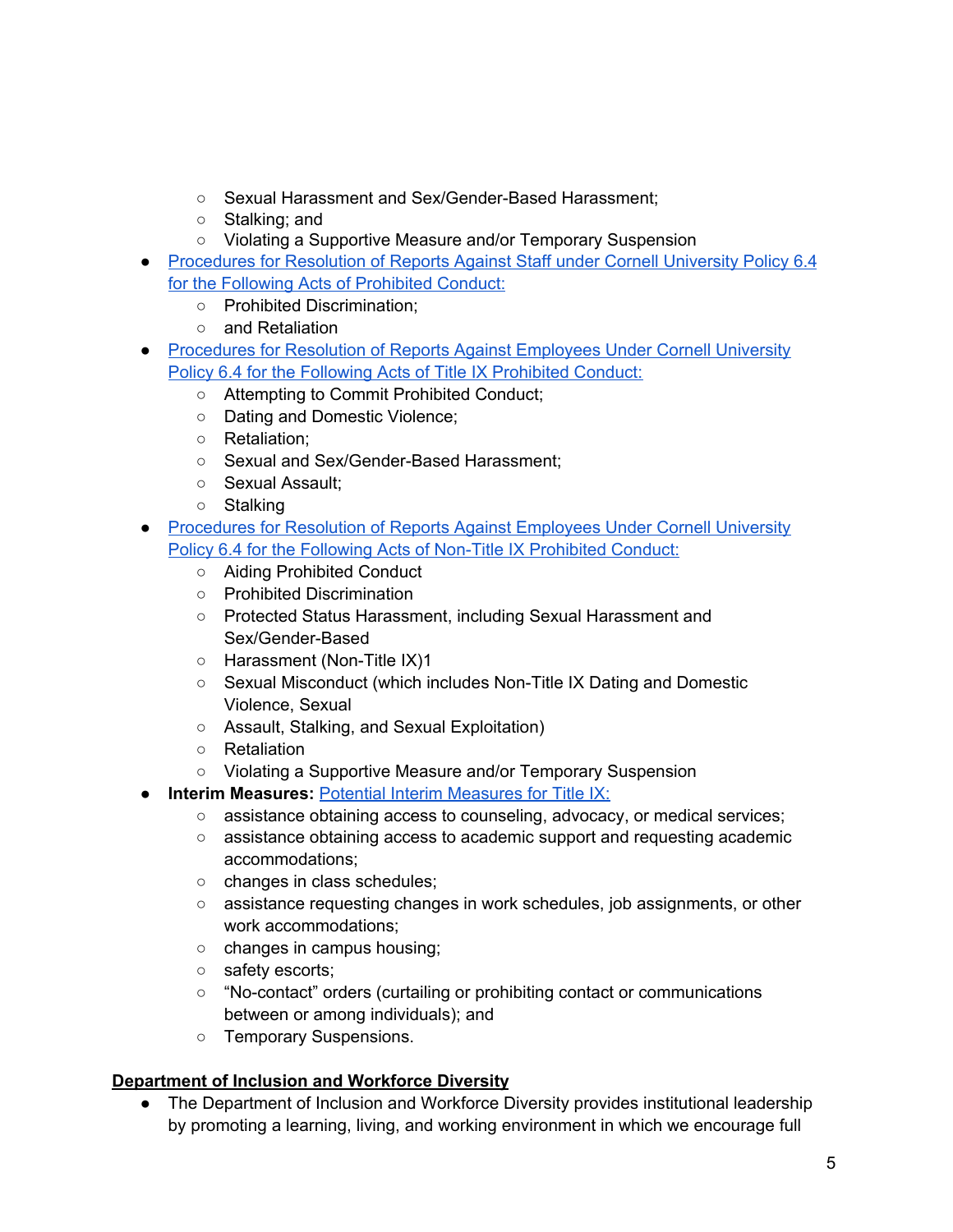participation of all members of the Cornell community. Using data collection and workforce analysis, we design and deliver innovative strategies to achieve inclusive excellence in our systems, structures, and culture.

- **● Bias Reporting:** The [Department](https://diversity.cornell.edu/department-inclusion-and-workforce-diversity) of Inclusion and Workforce Diversity is responsible for collecting and tracking all reported bias activity that occurs at Cornell University that could potentially impact our commitment to diversity and inclusion, including all reports made by faculty, staff, students, and visitors to the Ithaca, Weill Cornell Medicine, and Cornell Tech campuses.
	- **○** Decision tree for [Students](https://diversity.cornell.edu/our-commitments/bias-reporting-cornell/students)
	- **○** Decision tree for [Faculty/Staff](https://diversity.cornell.edu/our-commitments/bias-reporting-cornell/facultystaff)
- **● Reports:** [Annual](https://diversity.cornell.edu/sites/default/files/uploaded-files/FY20%20Bias%20Report%20final%2008.12.20.pdf) Report 2020 Bias reporting
- **Diversity and Inclusion Resources**
	- Inclusive [Excellence](https://diversity.cornell.edu/our-commitments/inclusive-excellence-network/inclusive-excellence-academy) Academy: Courses designed to develop an inclusive educational environment and workplace. Programs incorporate interactive theater and experienced speakers that engage audiences, open eyes, and change minds.
		- *Related: Talking about [Diversity](http://ezramagazine.cornell.edu/SPRING14/cover.html), Ezra Magazine, Spring 2014*
		- Diversity Council [Resources](https://diversity.cornell.edu/about-us/diversity-council-resources): Information about Cornell's diversity recruitment and retention programs and resources, including training and networking opportunities to support communities of color, disabilities, LGBT, military veterans, women, and religions.
		- Bias & [Reporting](https://hr.cornell.edu/our-culture-diversity/diversity-inclusion/harassment-discrimination-and-bias-reporting): Information and resources regarding Cornell policy and procedures regarding discrimination, harassment, and bias.
		- [Equ](https://hr.cornell.edu/our-culture-diversity/diversity-inclusion/eoaa)al [Opportunity](https://hr.cornell.edu/our-culture-diversity/diversity-inclusion/equal-opportunity-and-affirmative-action) & Affirmative Action: Learn about Cornell's Affirmative Action Plan, including contacts for university Affirmative Action representatives.
		- 2018 Diversity and [Inclusion](http://diversity.cornell.edu/sites/default/files/uploaded-files/Diversity%20Inclusion%20Strategic%20Plan.pdf) Strategic Plan: Learn about the goals established to create change around diversity and inclusion at Cornell University.

### **University Policy Office**

- Process for policy change and [development](https://www.dfa.cornell.edu/policy/development)
- Through personal communication with the University Ombudsman, the "easiest route" to affect policy change is to determine which administrator the policy change would fall under, and to find stakeholders to get administrator involvement (e.g., graduate assemblies)

## **Additional Resources For:**

### **● Undergraduate Students**

- **○** It is suggested that if comfortable, the student contact:
	- Step 1: Direct Supervisor
	- Step 2: Director of Undergraduate Studies EAS, or CALS Dean of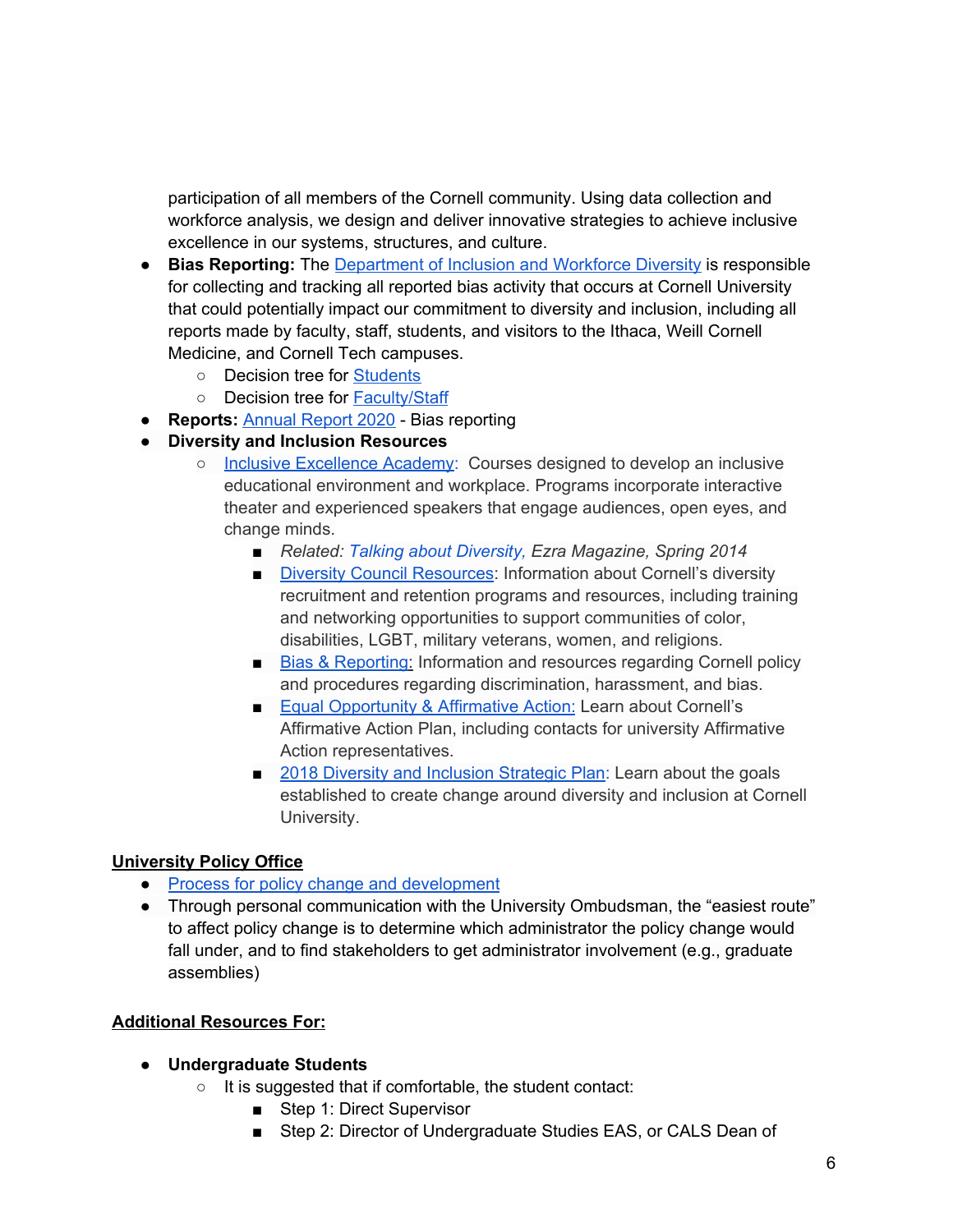Students if DUS is subject of report

- Step 3: CALS Dean of Students
- For Academic Petitions:
	- D.U.S.T. (Distributed [Undergraduate](https://dust.cals.cornell.edu/) Student Tracking)
	- Schedule and [appointment](https://cals.cornell.edu/undergraduate-students/student-services/contact-us) with a CALS Academic Advisor
- **○** [Undergraduate](https://studentemployment.cornell.edu/policies/grievance-procedures) Student Employment Grievance Procedure
- Office of the Dean of [Students](https://scl.cornell.edu/identity-resources/office-dean-students)
- LGBT [Resource](https://scl.cornell.edu/identity-resources/lgbt-resource-center) Center
- Asian & Asian [American](https://scl.cornell.edu/identity-resources/asian-asian-american-center-a3c) Center (A3C)
- [Undocumented](https://scl.cornell.edu/identity-resources/undocumented-daca-support) & DACA Support
- Multicultural Student Leadership and [Empowerment](https://scl.cornell.edu/identity-resources/multicultural-student-leadership-and-empowerment)
- First [Generation](https://scl.cornell.edu/identity-resources/first-generation-low-income-support) & Low Income Support
- Office of Spirituality and [Meaning-Making](https://scl.cornell.edu/osmm)
- Women's [Resource](https://scl.cornell.edu/identity-resources/womens-resource-center) Center
- EARS [\(confidential](http://ears.dos.cornell.edu/) student peer counseling): 607 255-3277

## **● Graduate Students**

- It is suggested that if comfortable, the student contact:
	- Step 1: Direct Supervisor
	- Step 2: Director of Graduate Studies EAS, or CALS Dean of Students if DGS is subject of report
	- Step 3: CALS Dean of Students
- Graduate Academic Petition: [General](https://qafederation.ngwebsolutions.com/sp/startSSO.ping?PartnerIdpId=https://shibidp.cit.cornell.edu/idp/shibboleth&TargetResource=https%3A%2F%2Fdynamicforms.ngwebsolutions.com%2FSubmit%2FForm%2FStart%2F9424c265-d538-408c-b4c5-3730d5fd293d) Petition (online)
- Graduate Student Grievance [Procedure](https://gradschool.cornell.edu/wp-content/uploads/2018/05/Grievance-Procedure-for-Graduate-Students-approved-April-2020.pdf)
- LGBT [Resource](https://scl.cornell.edu/identity-resources/lgbt-resource-center) Center
- Asian & Asian [American](https://scl.cornell.edu/identity-resources/asian-asian-american-center-a3c) Center (A3C)
- [Undocumented](https://scl.cornell.edu/identity-resources/undocumented-daca-support) & DACA Support
- Multicultural Student Leadership and [Empowerment](https://scl.cornell.edu/identity-resources/multicultural-student-leadership-and-empowerment)
- First [Generation](https://scl.cornell.edu/identity-resources/first-generation-low-income-support) & Low Income Support
- Office of Spirituality and [Meaning-Making](https://scl.cornell.edu/osmm)
- Women's [Resource](https://scl.cornell.edu/identity-resources/womens-resource-center) Center
- EARS [\(confidential](http://ears.dos.cornell.edu/) student peer counseling): 607 255-3277

## **● Faculty/Staff**

- Staff Complaint and Grievance [Procedure](https://hr.cornell.edu/sites/default/files/documents/staff%20complaint%20and%20grievance%20procedure_0.pdf)
- Faculty & Staff [Assistance](https://fsap.cornell.edu/) Program
	- Counseling appointments
		- Consultation
		- Crisis care
		- Workshops
	- <https://fsap.cornell.edu/sites/fsap/files/pdfs/FSAP-overview.pdf>
- University Appeals Panel Committee (appealing [appointment/promotion](https://cals.cornell.edu/faculty-staff/faculty-governance/standing-committees/university-appeals-panel-committee) [decisions\)](https://cals.cornell.edu/faculty-staff/faculty-governance/standing-committees/university-appeals-panel-committee)
- **● Other Resources for the Campus Community**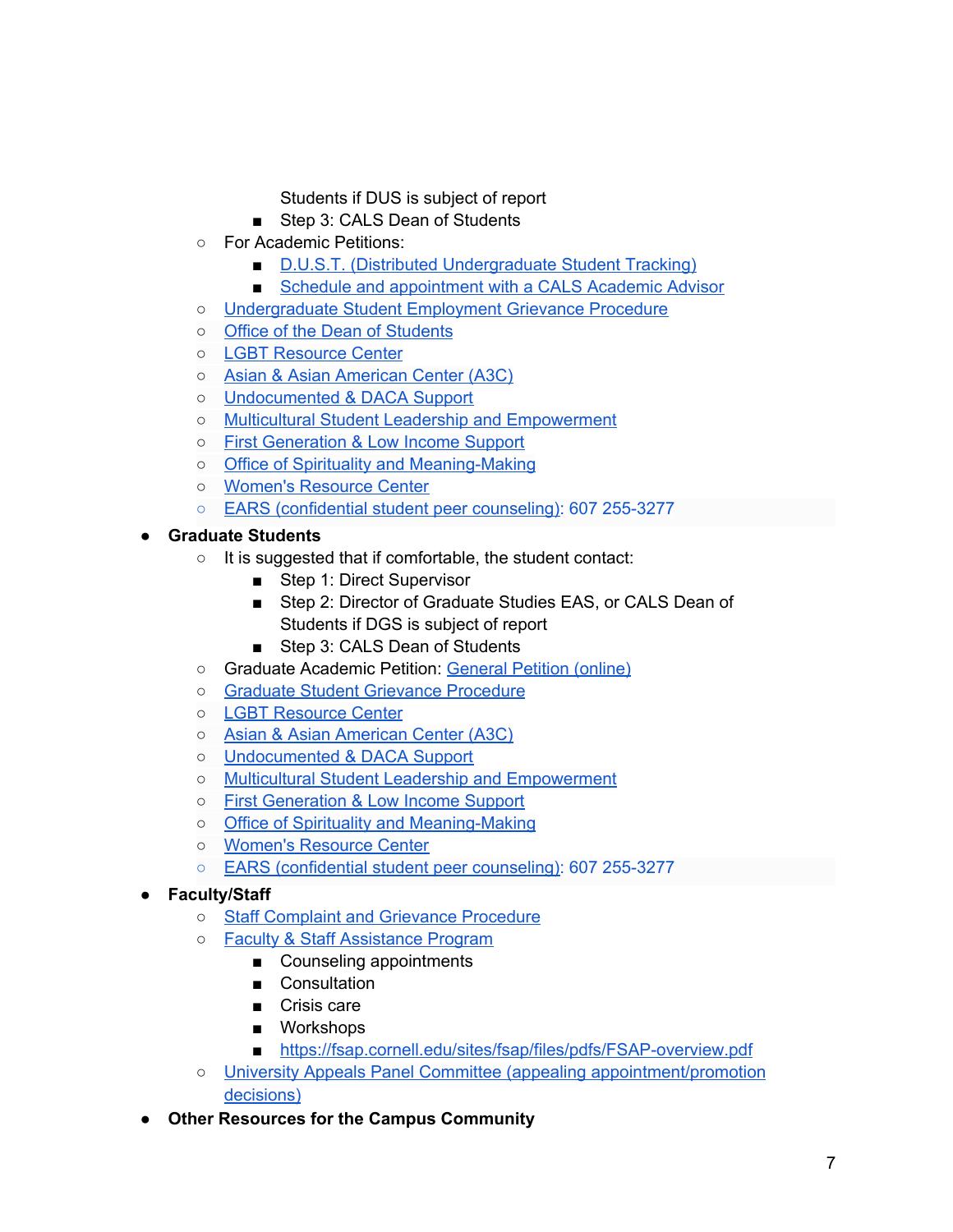- **○** [Resources](https://scl.cornell.edu/sites/scl/files/documents/Maxient-ResourceList.pdf) for Students, Staff, and Faculty PDF
- **Campus Community Resources**
	- Cornell Caring [Community](http://caringcommunity.cornell.edu/get-help/)
		- [Crisis](http://caringcommunity.cornell.edu/get-help/#crisis)
		- [General](http://caringcommunity.cornell.edu/get-help/#general)
		- [Emotional](http://caringcommunity.cornell.edu/get-help/#emotional)
		- [Physical](http://caringcommunity.cornell.edu/get-help/#physical)
		- [Social](http://caringcommunity.cornell.edu/get-help/#social)
		- [Intellectual](http://caringcommunity.cornell.edu/get-help/#intellectual)
		- [Spiritual](http://caringcommunity.cornell.edu/get-help/#social)
		- [Financial](http://caringcommunity.cornell.edu/get-help/#financial)
		- [Family](http://caringcommunity.cornell.edu/get-help/#familylife) Life
	- The [Advocacy](http://theadvocacycenter.org/) Center: 607 277-5000 (24/7 hotline)
	- Cornell's Victim [Advocacy](https://health.cornell.edu/services/victim-advocacy) Program
		- Conversations with a Victim Advocate are private and do not commit you to any future action. Discussions with an Advocate do not constitute making a report or filing a formal complaint. An Advocate will not contact academic or university staff, parents, or others without the client's consent. To assure privacy, the office does not keep formal records for Cornell Health or the University.

## **○ Sexual Misconduct Reporting**

- Contact [nosexualmisconduct@cornell.edu](mailto:nosexualmisconduct@cornell.edu) if you need to report gender-based harassment, sexual harassment, sexual assault, domestic and dating violence, stalking, sexual exploitation, or other forms of sexual misconduct.
- [SHARE:](http://www.share.cornell.edu/) Sexual Harassment and Assault Response and Education
- [Resources,](http://www.share.cornell.edu/during-covid-19/resources/) Maintaining [relationships,](http://www.share.cornell.edu/during-covid-19/maintaining-relationships/) Safety [concerns,](http://www.share.cornell.edu/during-covid-19/safety-concerns/) [Helping](http://www.share.cornell.edu/during-covid-19/helping-a-friend/) a [friend,](http://www.share.cornell.edu/during-covid-19/helping-a-friend/) Staying [connected](http://www.share.cornell.edu/during-covid-19/stay-connected/).
- To contact a Title IX [coordinator,](https://titleix.cornell.edu/about-us/) email **titleix@cornell.edu** for a response during business hours.
- **Reporting Hazing**
	- Cornell Hazing [Website](https://hazing.cornell.edu/)
	- Online [Report](https://hazing.cornell.edu/reporting) Form
	- To overcome secrecy and to help prospective members know about a group's history of hazing, the university has created the list of [violations](https://hazing.cornell.edu/violations) by campus organizations and teams.
- **University Ombudsman Office**
	- The Office of the University [Ombudsman](https://www.ombudsman.cornell.edu/) offers a safe place where community members may discuss problems or issues within the University.
- **Ethical Conduct and Compliance**
	- Ethical Conduct and [Compliance](https://secure.ethicspoint.com/domain/media/en/gui/6357/index.html) Hotline